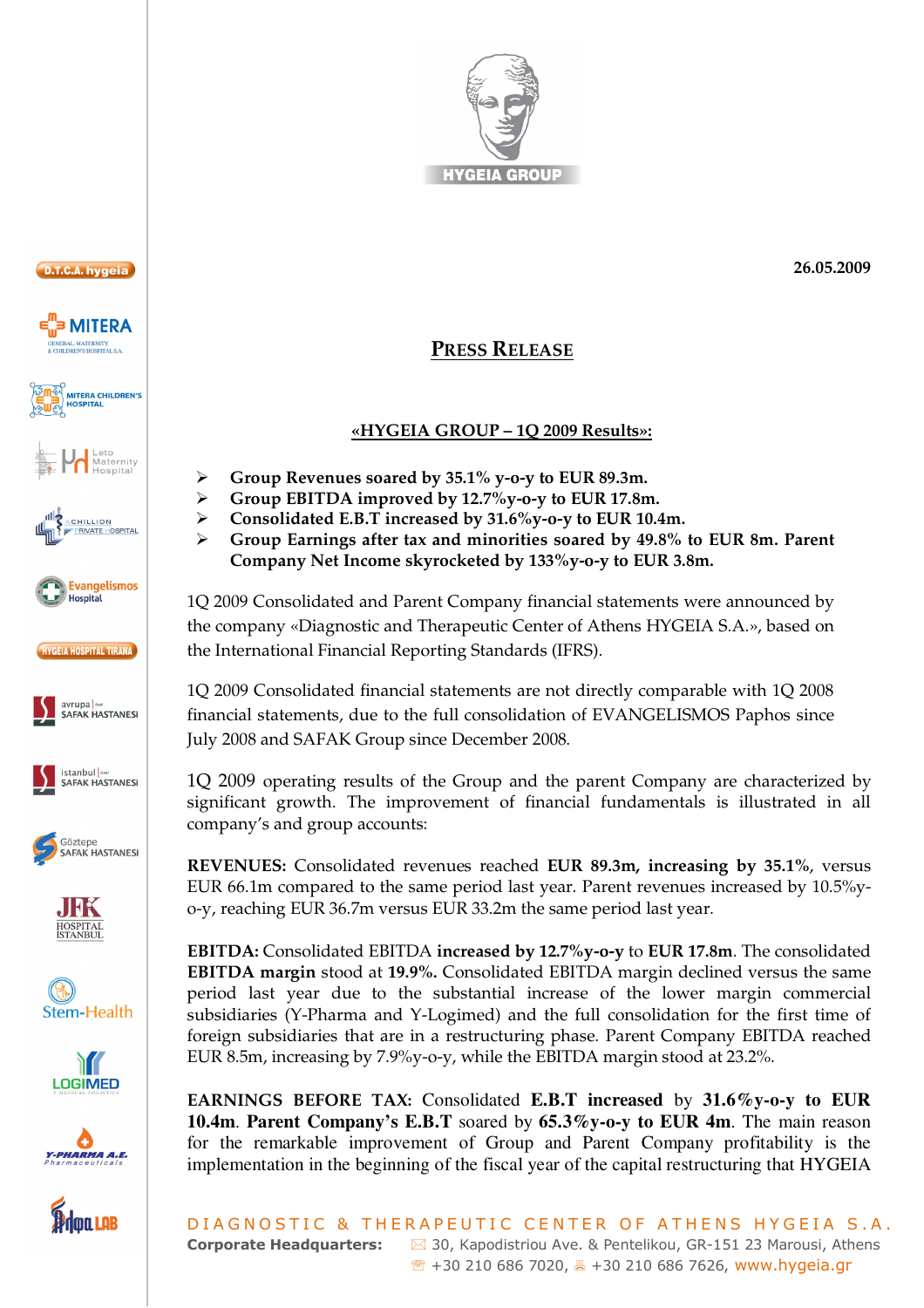



**EARNINGS AFTER TAX & MINORITIES:** Group net income **soared by 49.8%**y-o-y to **EUR 8m**. Parent Company's Earnings After Tax skyrocketed by **133%** to **EUR 3.8m.** 

Commenting on the 1Q 2009 results, the Vice-Chairman of HYGEIA's Board of Directors, Mr. Andreas Vgenopoulos, made the following statement:

**«I am particularly satisfied because despite the escalating economic crisis that was mainly evident in the first quarter, HYGEIA Group exhibited a substantial financial improvement, not only due to the sector's defensive characteristics, but also because of the appropriate strategic movements and the rational management.** 

**I would like to thank the physicians and the personnel of HYGEIA Group, since the restructuring of HYGEIA Hospital and the expansion of HYGEIA Group in five countries of the South-eastern Europe, in such a short period wouldn't be feasible without their contribution and support.** Note that with the conclusion of the new stateof-the-art hospital in Albania, HYGEIA Group will have a portfolio of **10 hospitals** in Greece, Turkey, Albania and Cyprus with total licensed bed capacity of 1,838 beds.

Short-term macroeconomic conditions remain uncertain and difficult to forecast. However, we believe that our strong capital structure, in conjunction with the investment initiatives that we are taking will further strengthen our competitive position, giving us the chance to take advantage the opportunities that arise and leaving us well placed to capitalise on the positive long-term macroeconomic prospects of the countries that we have presence.

We continue to manage our business with long-term investment horizon maintaining intact our main strategic target to **create the largest group of integrated healthcare services in S.E. Europe.**»































doa LAB